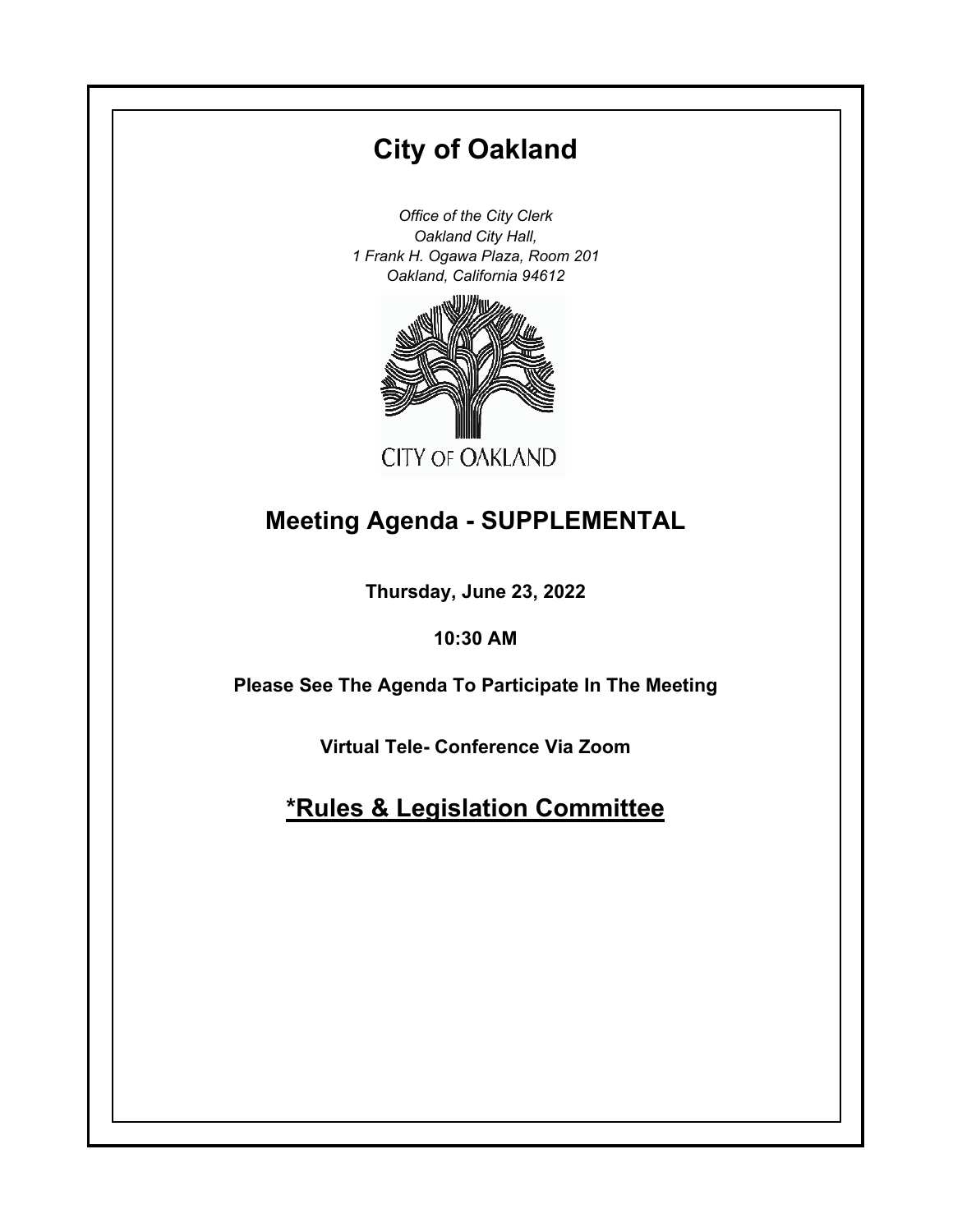# *Pursuant to California Government Code Section 54953(e ), the City Council has found that an imminent risk to the health of attendees due to the COVID-19 pandemic continues to exist. Therefore, all City Councilmembers will particulate in the meeting via phone/video conference without notice of their teleconference locations*

## PUBLIC PARTICIPATION

The public may observe and/or participate in this meeting many ways.

## OBSERVE:

• To observe, the public may view the televised video conference by viewing KTOP channel 10 on Xfinity (Comcast) or ATT Channel 99 and locating City of Oakland KTOP - Channel 10 • To observe the meeting online from the City's Agenda Meeting Calendar, at the noticed meeting time, please click on https://oakland.legistar.com/calendar.aspx and click on the "In Progress" link under "Video" for the corresponding meeting.

• To observe the meeting by video conference, please click on this link:

https://us02web.zoom.us/j/87038304481 at the noticed meeting time.

• To listen to the meeting by phone, please call the numbers below at the noticed meeting time: Dial (for higher quality, dial a number based on your current location):US: +1 669 900 6833 or +1 253 215 8782 or +1 346 248 7799 or +1 929 436 2866 or +1 301 715 8592 or +1 312 626 6799 or 833 548 0282 (Toll Free) or 877 853 5247 (Toll Free) or 888 788 0099 (Toll Free) or 833 548 0276 (Toll Free) Meeting ID: 870 3830 4481

If asked for a participant ID or code, press #.

## COMMENT:

ALL PUBLIC COMMENT ON ACTION ITEMS WILL BE TAKEN AT THE BEGINNING OF THE MEETING UNDER ITEM 1. COMMENT FOR ITEMS NOT ON THE AGENDA WILL BE TAKEN UNDER OPEN FORUM AT THE END OF THE MEETING

There are three ways to submit public comments.

• eComment. To send your comment directly to Council members and staff BEFORE the meeting starts please click on https://oakland.legistar.com/calendar.aspx and click on the "eComment" link for the corresponding meeting. Please note that eComment submission closes five (5) minutes before posted meeting time.

• To comment by Zoom video conference, click the "Raise Your Hand" button to request to speak when Public Comment is being taken on a eligible agenda item at the beginning of the meeting. You will be permitted to speak during your turn,allowed to comment, and after the allotted time, re-muted. Instructions on how to "Raise Your Hand" is available at:

https://support.zoom.us/hc/en-us/articles/205566129 - Raise-Hand-In-Webinar.

• To comment by phone, please call on one of the above listed phone numbers. You will be prompted to "Raise Your Hand" by pressing "\*9" to speak when Public Comment is taken. You will be permitted to speak during your turn, allowed to comment, and after the allotted time, re-muted. Please unmute your self by pressing \*6.

If you have any questions, please email the Agenda Management Unit at cityclerk@oaklandca.gov

- Office of the City Clerk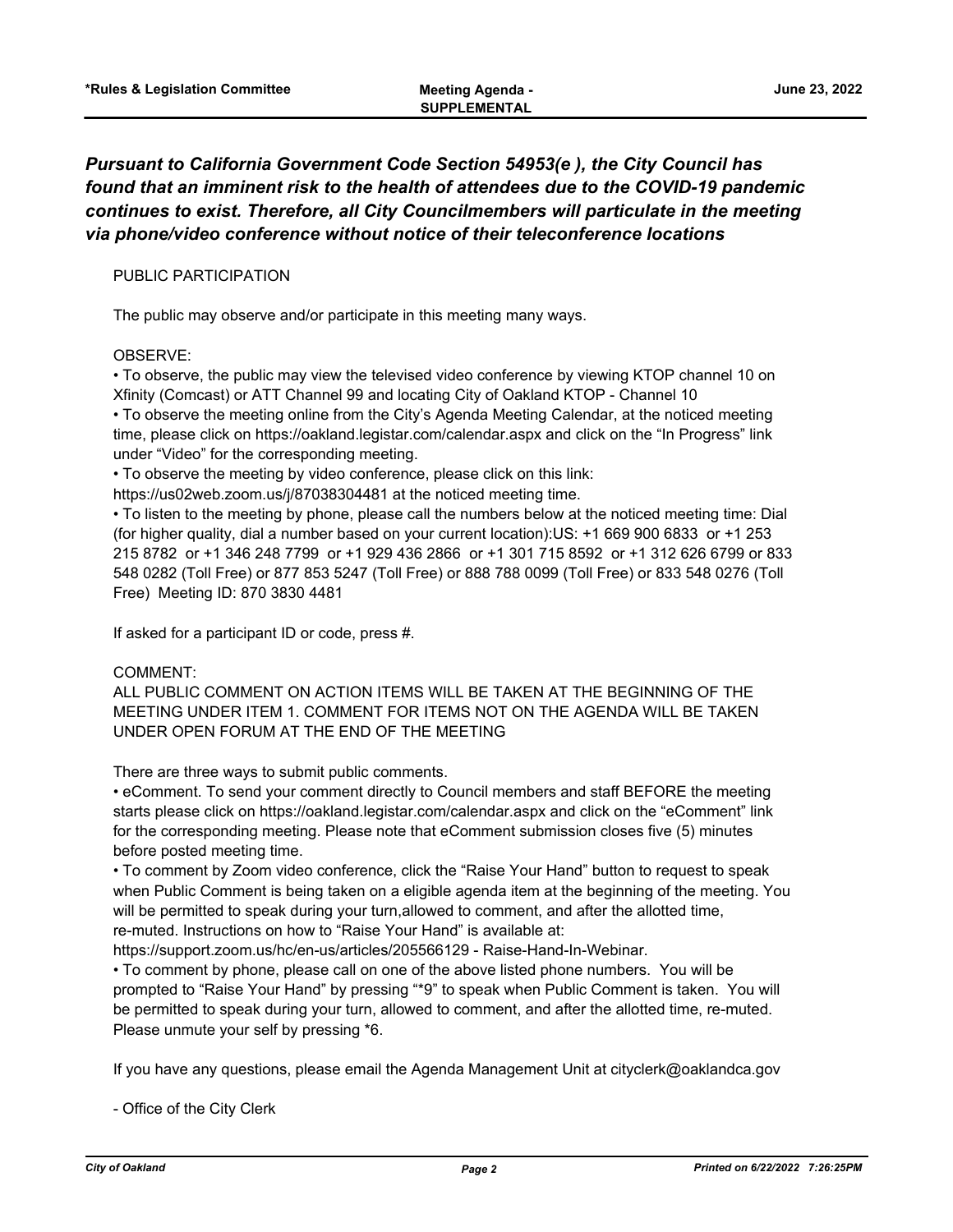#### **COMMITTEE MEMBERSHIP:**

*\*Council President Nikki Fortunato Bas, District 2; Councilmember Carroll Fife, District 3; Councilmember Dan Kalb, District 1; Chairperson: President Pro Tempore Sheng Thao, District 4*

**Roll Call / Call To Order**

# **1 PUBLIC COMMENT: COMMENTS ON ALL ITEMS WILL BE TAKEN AT THIS TIME. COMMENTS FOR ITEMS NOT ON THE AGENDA WILL BE TAKEN DURING OPEN FORUM**

**2** Approval Of The Draft Minutes From The Committee Meeting Of June 9, 2022

[22-0502](http://oakland.legistar.com/gateway.aspx?m=l&id=/matter.aspx?key=33422)

*Attachments:* [View Report](http://oakland.legistar.com/gateway.aspx?M=F&ID=a353cf81-4fff-4028-b977-6231f2c3e3c3.pdf)

### **3 New Scheduling Items**

Subject: Ordinance To Waive Affordable Housing Impact Fees From: Vice Mayor Kaplan And Councilmember Fife Recommendation: Adopt Ordinance Amending Chapter 15.72.100 Of Oakland's Municipal Code, Affordable Housing Impact Fees: On-Site Affordable Housing Option, To Expedite Waiving Affordable Housing Impact Fees For Small Affordable Housing Projects By (1) Granting Automatic Waiver Of Affordable Housing Impact Fees For Affordable Housing Projects With 10 Units Or Less, And (2) Allowing Applicants To Self-Attest Under Penalty Of Perjury That Their Project Will Remain Affordable For The Life Of The Development Project; On The July 5, 2022 City Council Agenda On Consent **3.1** [22-0518](http://oakland.legistar.com/gateway.aspx?m=l&id=/matter.aspx?key=33438)

#### *Legislative History*

| 6/9/22  | *Rules & Legislation<br>Committee<br>This item was scheduled to the June 16, 2022 under new scheduling. | Continued to the *Rules & Legislation<br>Committee                                                                                 |
|---------|---------------------------------------------------------------------------------------------------------|------------------------------------------------------------------------------------------------------------------------------------|
| 6/16/22 | *Special Rules and<br><b>Legislation Committee</b><br>And Legislation Agenda for scheduling             | Rescheduled to the *Rules & Legislation<br>Committee<br>The Committee approved this item to be deferred to the June 23, 2022 Rules |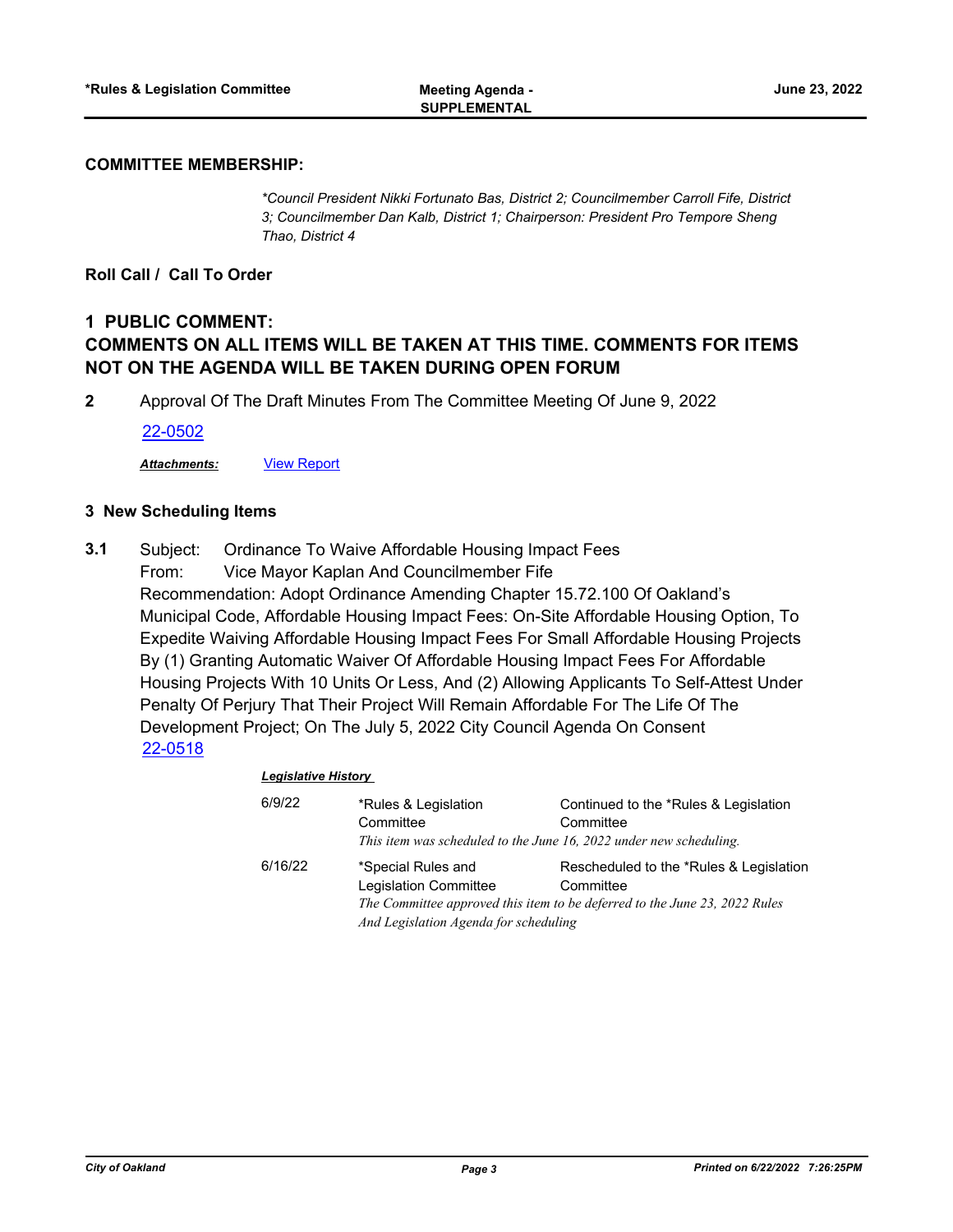- Subject: Establishing Term Limits For The City Council From: Councilmember Taylor **3.2**
	- Recommendation: Adopt A Resolution On The City Council's Own Motion Submitting To The Voters For The November 8, 2022, General Municipal Election A Measure Entitled, "Establishing Term Limits For The City Council" That Would Amend The City Charter To Limit Councilmembers To Three Consecutive Four-Year Terms; And Directing The City Clerk To Fix The Date For Submission Of Arguments And Provide For Notice And Publication, And Take Any And All Actions Necessary Under Law To Prepare For And Conduct The November 8, 2022, General Municipal Election; On The June 30, 2022 Rules And Legislation Committee Agenda [22-0547](http://oakland.legistar.com/gateway.aspx?m=l&id=/matter.aspx?key=33467)

# *Legislative History*

6/16/22 \*Special Rules and Legislation Committee \* Withdrawn and Rescheduled *The Committee approved this item to be deferred to the June 23, 2022 Rules And Legislation Committee Agenda for scheduling*

Subject: Informational Report From The City Of Oakland's Fire Prevention Bureau From: Councilmember Reid Recommendation: Receive An Informational Report On The Status of Affairs from City of Oakland's Fire Prevention Bureau; On The September 13, 2022 Public Safety Committee Agenda **3.3** [22-0550](http://oakland.legistar.com/gateway.aspx?m=l&id=/matter.aspx?key=33470)

## *Legislative History*

6/16/22 \*Special Rules and Legislation Committee Scheduled to the \*Rules & Legislation **Committee** *The Committee approved this item to be deferred to the June 23, 2022 Rules And Legislation Committee Agenda for scheduling*

Subject: Amendment To Resolution No. 89240 C.M.S. Issuance And Sale Of Tran From: Finance Department **3.4**

Recommendation: Adopt A Resolution Amending Resolution No. 89240 C.M.S., Which Provides For The Issuance And Sale Of The City Of Oakland Fiscal Year 2022-2023 Tax And Revenue Anticipation Notes And Authorizes The Note Purchase Agreements And Other Actions Related To Such Notes, To Amend The True Interest Cost On The Notes To An Amount Not To Exceed 4.50 Percent Per Annum: On The June 30, 2022, Special City Council Agenda On Non-Consent [22-0584](http://oakland.legistar.com/gateway.aspx?m=l&id=/matter.aspx?key=33504)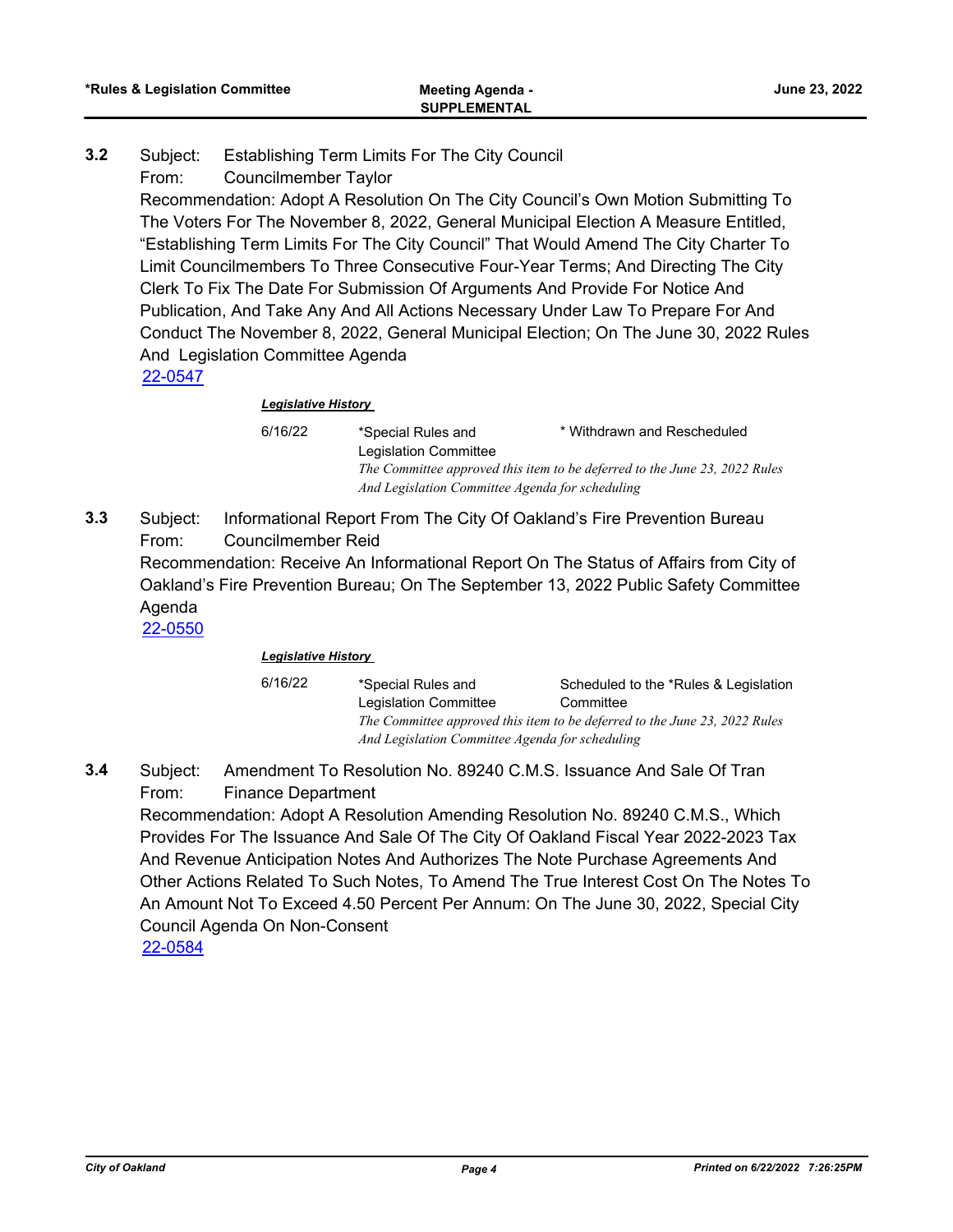Subject: Place An Affordable Housing Infrastructure Bond On The November 2022 Ballot **3.5**

From: Finance Department

Recommendation: Adopt A Resolution On The City Council's Own Motion Submitting To The Voters At The November 8, 2022, General Municipal Election, A Proposed Ordinance To Authorize Issuance Of \$850 Million In General Obligation Bonds To Fund Various City Infrastructure, Affordable Housing, and Transportation Projects; And Directing The City Clerk To Fix The Date For Submission Of Arguments And Provide For Notice And Publication, And Take Any And All Actions Necessary Under Law To Submit This Measure To The Voters At The November 8, 2022 General Municipal Election; On The July 5, 2022 Special City Council Agenda On Non-Consent [22-0567](http://oakland.legistar.com/gateway.aspx?m=l&id=/matter.aspx?key=33487)

- Subject: Alameda County Fire Department Emergency Response Agreement From: Office Of The City Administrator Recommendation: Adopt A Resolution Authorizing The City Administrator To: (1) Enter Into An Agreement With The County Of Alameda Fire Department, For The Oakland Fire Department To Provide Emergency Services Within The City Of Emeryville For The Period Of July 1, 2022 Through June 30, 2024, And For Such Services To Be Compensated In The Amount Of Four Hundred Thirty Seven Thousand Five Hundred Forty One Dollars (\$437,541.00), With Two One Year Options To Extend The Agreement; And (2) To Accept And Appropriate The Above-Referenced Funds; On The July 5, 2022 Special City Council Agenda On Consent **3.6** [22-0568](http://oakland.legistar.com/gateway.aspx?m=l&id=/matter.aspx?key=33488)
- Subject: Allocate Funds And Authorized Affordable Housing Development Loans From: Housing & Community Development Department Recommendation: Adopt A Resolution Amending Resolution No. 22-0436 C.M.S., Which Allocated Funds And Authorized Affordable Housing Development Loans For New Construction Projects In A Total Amount Not To Exceed \$30,561,000, To Authorize An Additional Allocation In An Amount Not To Exceed \$7,000,000 And An Additional Affordable Housing Development Loan For The 2700 International Boulevard Project (2700-2720 International Boulevard & 1409-1415 Mitchell Street), Contingent On Funding From The 2022 State Local Housing Trust Fund; On The July 5, 2022 Special City Council Agenda On Non-Consent **3.7** [22-0570](http://oakland.legistar.com/gateway.aspx?m=l&id=/matter.aspx?key=33490)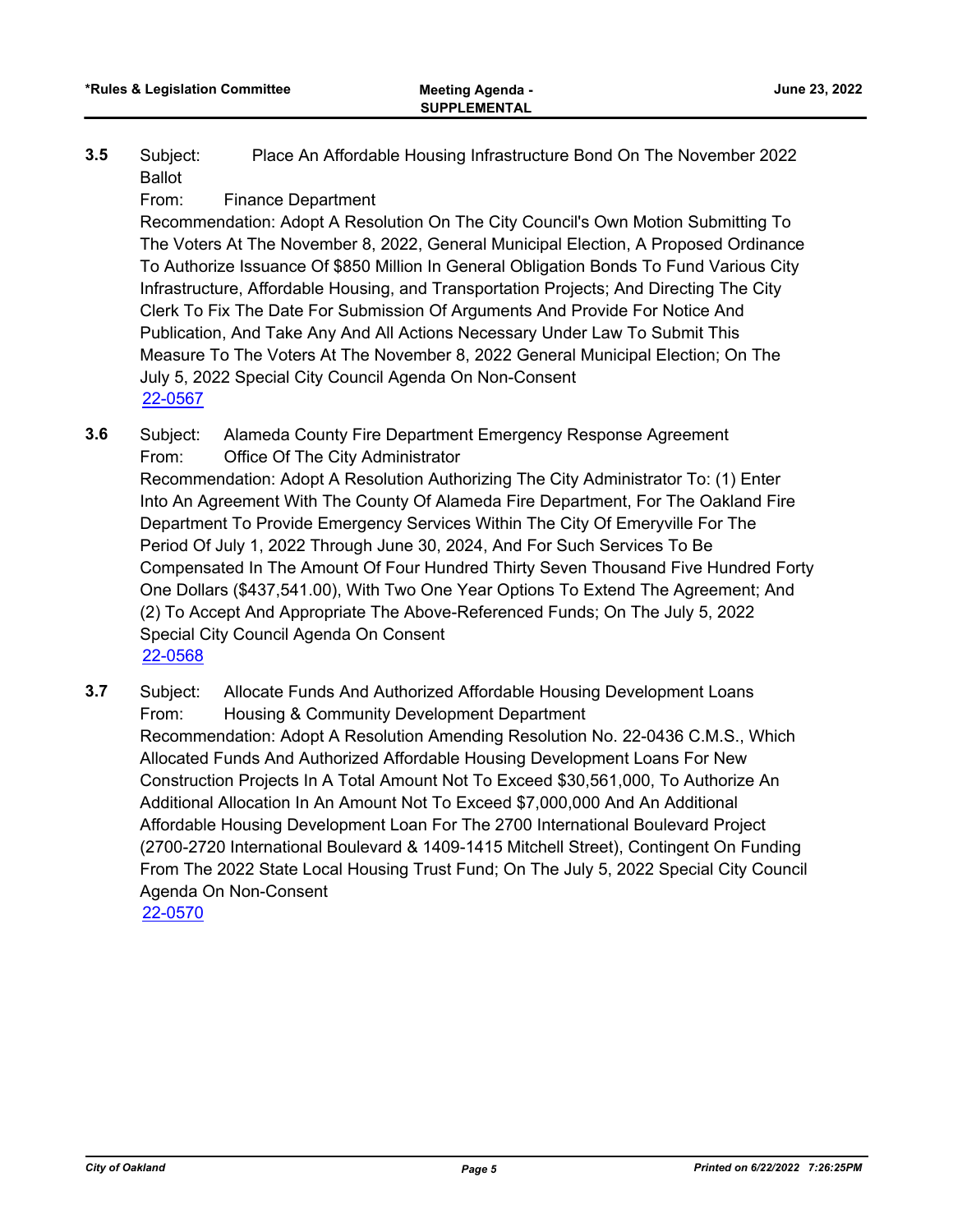#### Subject: Paratransit Measure BB Funds For Fiscal Year 2022-2023 From: Human Services Department Recommendation: Adopt A Resolution: **3.8**

(1) Accepting And Appropriating Direct Local Program Distribution Measure BB Funds In The Amount Of \$2,646,058 For Fiscal Year (Fy) 2022-2023 From The Alameda County Transportation Commission To Provide Paratransit Services; And

(2) Awarding Agreements For Paratransit Services For FY 2022-2023 In The Amounts Of \$850,000 (Five Rivers Transit Solutions, Inc.), \$600,000 (Quality Transit, LLC), \$150,000 (Bay Area Charters, Inc.), \$50,000 (Bell Transit Corporation), \$25,000 (One Access Medical Transportation), And \$100,000 (Gogo Technologies, Inc.); And

(3) Awarding A Grant Agreement To The City Of Emeryville For Paratransit Services In An Amount Of \$50,000; And

(4) Authorizing The City Administrator To Accept And Appropriate Any Additional Direct Local Distribution Funds That May Become Available From The Same Funding Source For The Same Purposes For FY 2022-2023; And

(5) Authorizing The City Administrator To Increase The Award Amounts And Authorize Amendments Of The Aforementioned Agreements Accordingly Within Their Terms; On The July 5, 2022, Special City Council Agenda On Consent [22-0574](http://oakland.legistar.com/gateway.aspx?m=l&id=/matter.aspx?key=33494)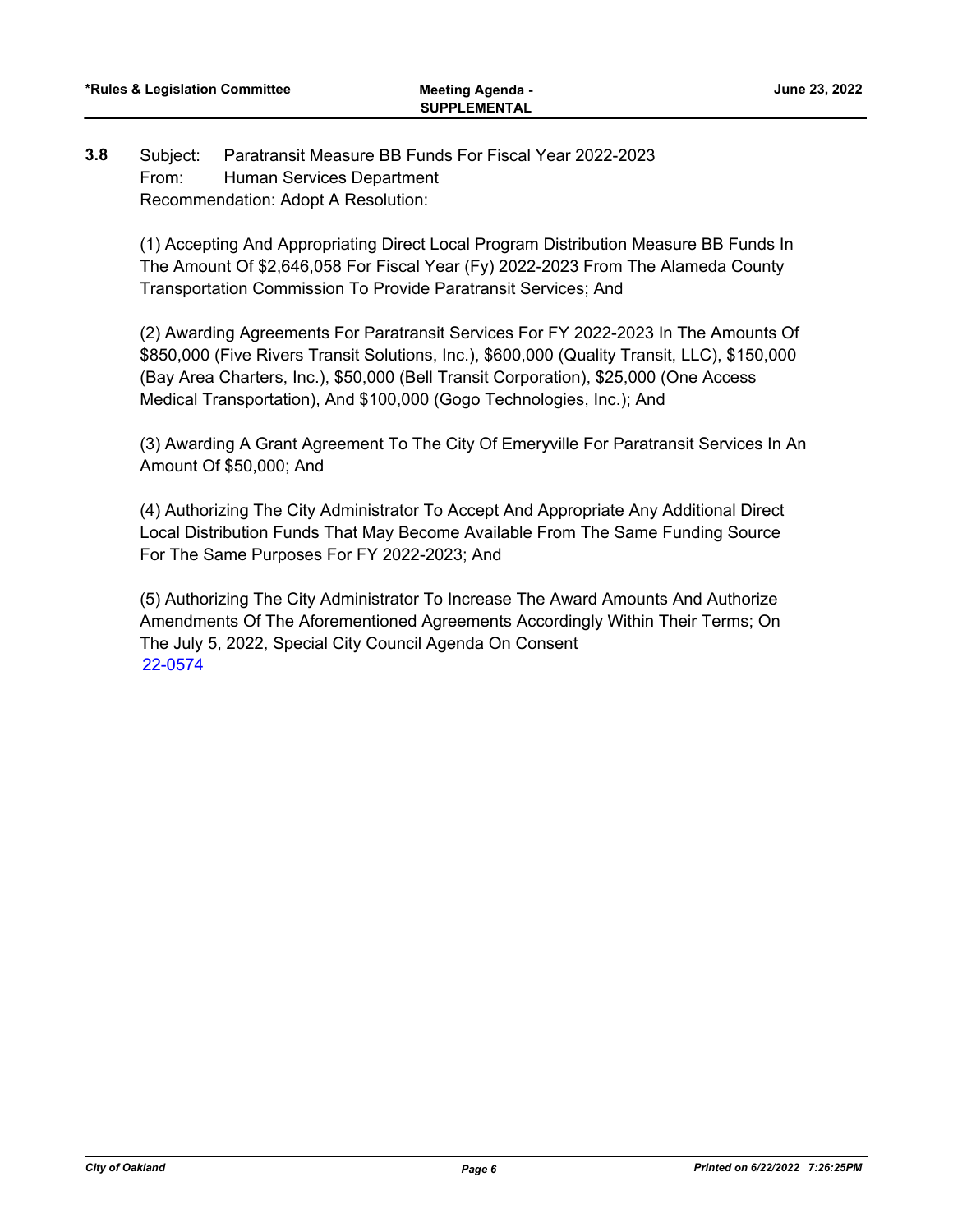Subject: Multipurpose Senior Service Program FY 2022-2023 Standard Agreement From: Human Services Department Recommendation: Adopt A Resolution: **3.9**

(1) Authorizing The City Administrator To Apply For And Accept A State Of California Standard Agreement In The Amount Of \$1,976,364 And Enter Into Agreement Number MS-2223-01 With The State Of California Department Of Aging (CDA) For The Multipurpose Senior Services Program (MSSP) For Fiscal Year (FY) 2022-2023; And

(2) Waiving The City's Competitive Procurement Process And Authorizing The City Administrator To Procure MSSP Related Goods And Award Professional Services Agreements To Private Entities For FY 2022- 2023; And

(3) Adding 1.00 Full Time Equivalent (FTE) Case Manager I, Increasing From 0.50 FTE To 1.00 FTE Administrative Assistant I, And Increasing From 0.80 FTE To 1.00 FTE Case Management Supervisor In The Human Services Department To Meet CDA Requirements; And

(4) Authorizing A Contribution From The General Purpose Fund In An Estimated Amount Of \$509,601 For Central Services Overhead Charges; And

(5) Authorizing The City Administrator To Accept And Appropriate Any Additional Funds That Become Available From CDA Within The Agreement Terms Of July 1, 2022 Through June 30, 2023, For The Same Purposes, And Amend The Standard Agreement With CDA To Increase The Amount; On The July 5, 2022 Special City Council Agenda On Consent

[22-0575](http://oakland.legistar.com/gateway.aspx?m=l&id=/matter.aspx?key=33495)

Subject: Sugar Sweetened Beverage Tax Community Grants Program FY 2022-2024 From: Office Of The City Administrator Recommendation: Adopt A Resolution Awarding Grant Agreements To Twenty-Six Non-Profit And Public Agencies To Provide Services Until June 30, 2024 To Address The Impact And Reduce Consumption Of Sugar Sweetened Beverages In A Total Amount Not To Exceed \$Of,000,000 Using Sugar-Sweetened Beverage Distribution Tax Revenue In The Amount Not To Exceed \$1,000,000 From Fiscal Year 2021-22 Revenues And \$2,000,000 From Fiscal Year 2022-23 Revenues; On The July 5, Special City Council Agenda On Consent **3.10** [22-0577](http://oakland.legistar.com/gateway.aspx?m=l&id=/matter.aspx?key=33497)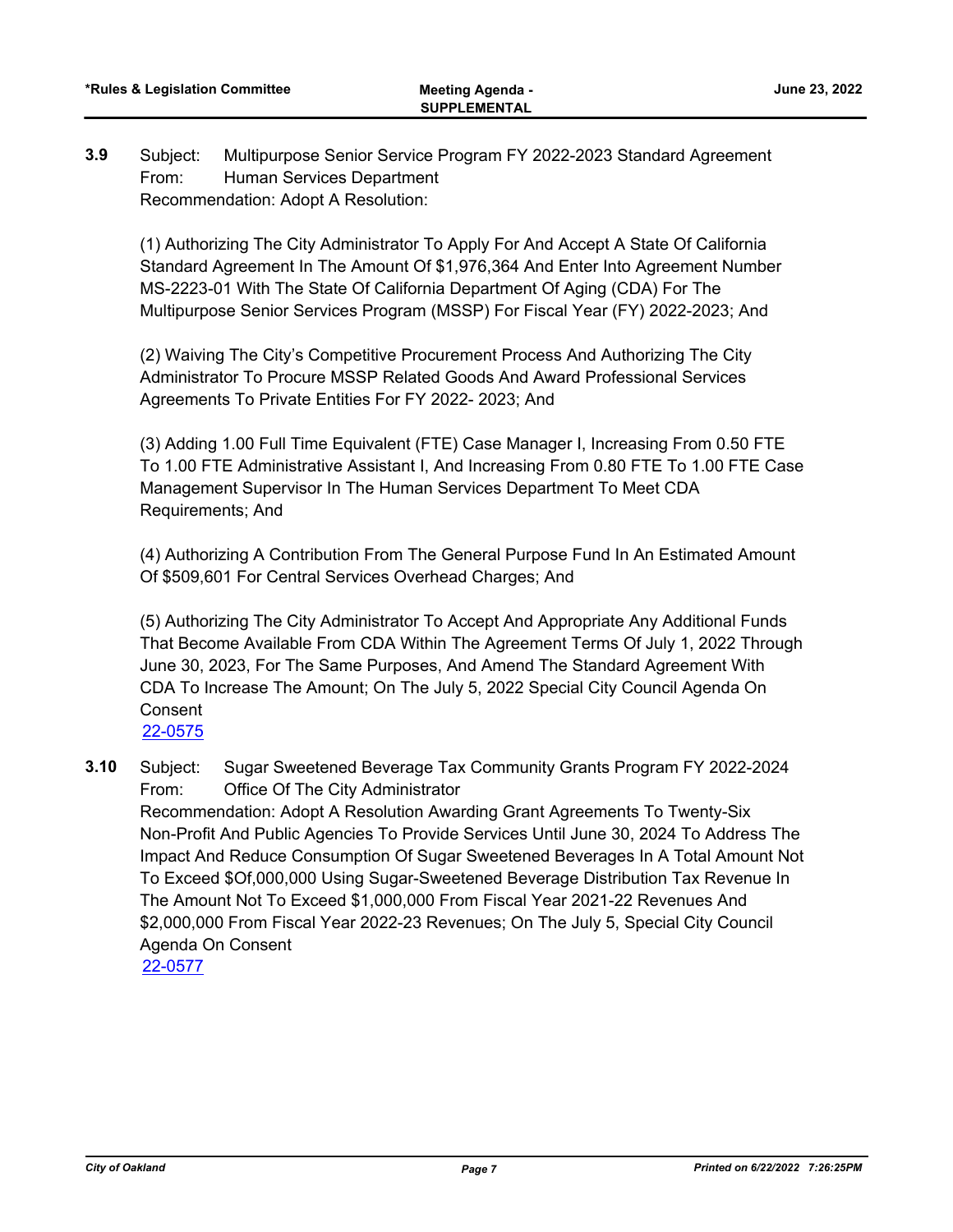Subject: Resolution Celebrating The 50th Anniversary Of Title Ix Law From: Councilmembers Kalb, Fife, Vice Mayor Kaplan, Council President Bas, & Mayor Schaaf **3.11**

Recommendation: Adopt A Resolution (1) Celebrating The 50th Anniversary Of Title Ix Of The Education Amendments Of 1972, Which Seeks To Guarantee Equality In Educational Programs And Activities Regardless Of Sex; And (2) Celebrating The Powerful Impacts Of Title Ix Since Its Enactment In 1972; And (3) Encouraging Additional Work To Further Gender Equality In Educational Programs And School-Based Athletics; On The July 5, 2022 Special City Council Agenda As A Ceremonial [22-0578](http://oakland.legistar.com/gateway.aspx?m=l&id=/matter.aspx?key=33498)

Subject: Resolution To Submit To The Voters A Measure To Establish Public Financing For Oakland Elections. **3.12**

From: Councilmembers Kalb And Council President Bas Recommendation: Adopt A Resolution On The City Council's Own Motion Submitting To The Voters At The November 8, 2022, General Municipal Election A Measure That Would Establish Public Financing For Elections Of City And School Board Officials, Increase Transparency Regarding Independent Spending In City Elections, And Further Restrict The Ability Of Former City Officials And Directors To Act As Lobbyists, By: (1) Repealing The Limited Public Financing Act And Adopting The Fair Elections Act To Enable Resident Allocation Of Public Financing For Local Elective Office Campaigns; (2) Amending The Campaign Reform Act And Lobbyist Registration Act; And (3) Amending Section 603 Of The Charter Of The City Of Oakland To Fund Public Ethics Commission Staff To Implement The Fair Elections Act; And Directing The City Clerk To Fix The Date For Submission Of Arguments And Provide For Notice And Publication, And Take Any And All Actions Necessary Under Law To Prepare For And Conduct The November 8, 2022, General Municipal Election; On The July 5, 2022 Special City Council Agenda On Non-Consent

[22-0579](http://oakland.legistar.com/gateway.aspx?m=l&id=/matter.aspx?key=33499)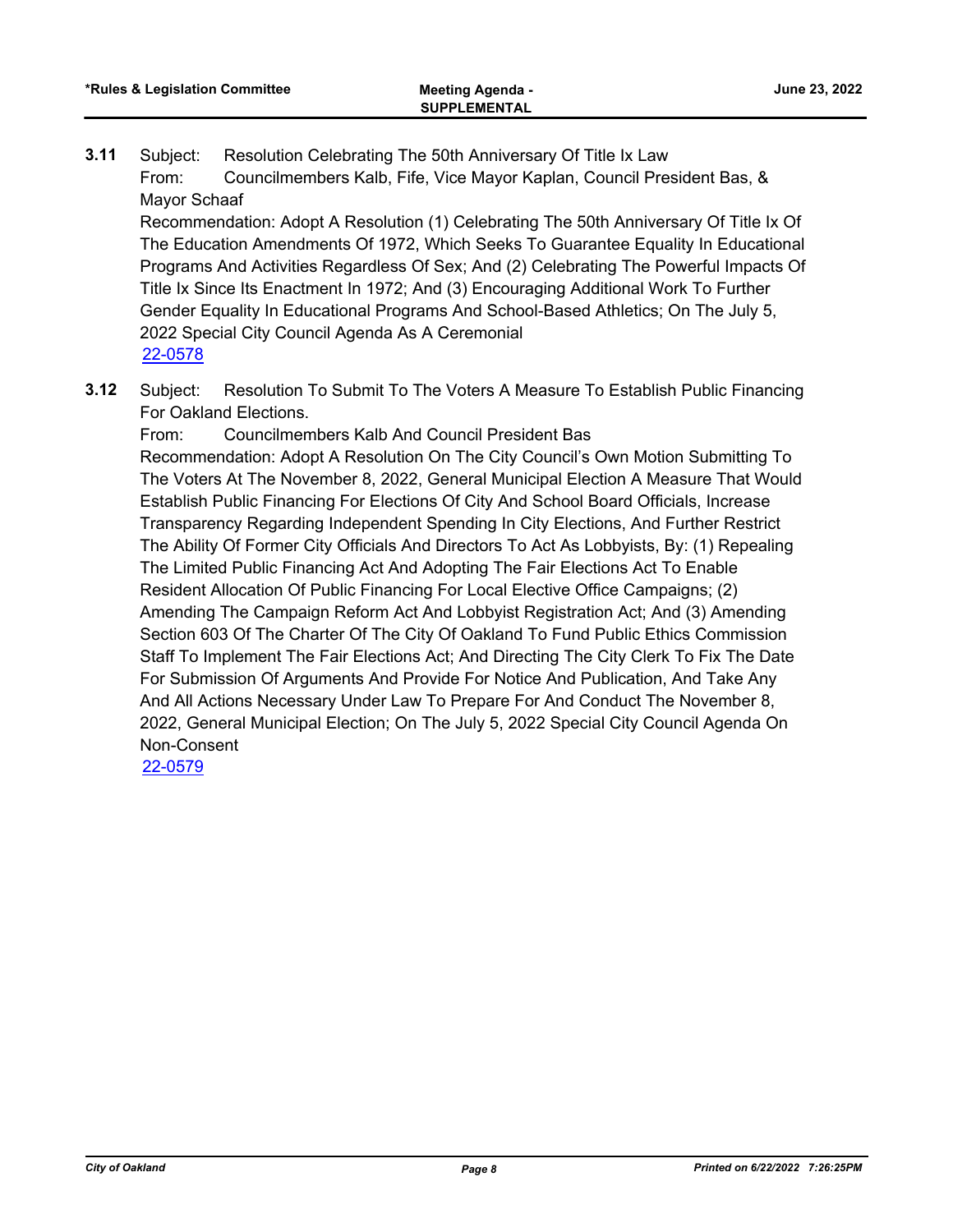Subject: Anti Police-Terror Project, Et Al. V. City Of Oakland, Et Al. From: Office Of The City Attorney **3.13**

Recommendation: Adopt A Resolution Authorizing And Directing The City Attorney To Compromise And Settle The Following Claims In The Case Of Anti Police-Terror Project, Community Ready Corps, Sean Canaday, Michael Cohen, Michael Cooper, Andrea Costanzo, Johnathan Farmer, Lindsey Filowitz, Danielle Gaito, Katie Johnson, Bryanna Kelly, Jennifer Li, Ian Mcdonnell, Melissa Miyara, Lindsey Morris, Leila Mottley, Niko Nada, Azize Ngo, Nicole Puller, Maria Ramirez, Akil Riley, Aaron Rogachevsky, Tara Rose, Ashwin Rupan, Daniel Sanchez, Christina Stewart, Tayah Stewart, Katherine Sugrue, Celeste Wong, And Qiaochu Zhang; On Behalf Of Themselves And Similarly Situated Individuals V. City Of Oakland, OPD Police Chief Susan E. Manheimer, OPD Sergeant Patrick Gonzales, OPD Officer Maxwell D'Orso And OPD Officer Casey Fought, United States District Court Case No. 4:20-CV-03866-Jcs, City Attorney File No. X05141 For A Total Sum Of One Million Five Hundred Twenty Five Thousand Dollars And No Cents (\$1,525,000.00) To Be Paid To The Following Plaintiffs As Provided Below:

| <b>Plaintiff Anti Police-Terror Project</b> | \$0.00                                                                                      |
|---------------------------------------------|---------------------------------------------------------------------------------------------|
| <b>Plaintiff Community Ready Corps</b>      | \$0.00                                                                                      |
| <b>Plaintiff Sean Canaday</b>               | \$15,000.00                                                                                 |
| <b>Plaintiff Michael Cohen</b>              | \$5,000.00                                                                                  |
| <b>Plaintiff Michael Cooper</b>             | \$8,500.00                                                                                  |
| <b>Plaintiff Andrea Costanzo</b>            | \$8,500.00                                                                                  |
| <b>Plaintiff Jonathan Farmer</b>            | \$8,500.00                                                                                  |
| <b>Plaintiff Lindsey Filowitz</b>           | \$45,000.00                                                                                 |
| <b>Plaintiff Danielle Gaito</b>             | \$16,500.00                                                                                 |
| <b>Plaintiff Katie Johnson</b>              | \$8,500.00                                                                                  |
| <b>Plaintiff Jennifer Li</b>                | \$25,000.00                                                                                 |
| <b>Plaintiff Ian Mcdonnell</b>              | \$12,500.00                                                                                 |
| Plaintiff Melissa Miyara                    | \$8,500.00                                                                                  |
| <b>Plaintiff Leila Mottley</b>              | \$5,000.00                                                                                  |
| <b>Plaintiff Niko Nada</b>                  | \$12,500.00                                                                                 |
| Plaintiff Azize Ngo                         | \$2,500.00                                                                                  |
| <b>Plaintiff Nicole Puller</b>              | \$12,500.00                                                                                 |
| <b>Plaintiff Maria Ramirez</b>              | \$12,500.00                                                                                 |
| <b>Plaintiff Akil Riley</b>                 | \$8,500.00                                                                                  |
| <b>Plaintiff Aaron Rogachevsky</b>          | \$12,500.00                                                                                 |
| <b>Plaintiff Tara Rose</b>                  | \$20,000.00                                                                                 |
| <b>Plaintiff Daniel Sanchez</b>             | \$25,000.00                                                                                 |
| <b>Plaintiff Christina Stewart</b>          | \$12,500.00                                                                                 |
| <b>Plaintiff Tayah Stewart</b>              | \$12,500.00                                                                                 |
| <b>Plaintiff Katherine Sugrue</b>           | \$10,000.00                                                                                 |
| <b>Plaintiff Celeste Wong</b>               | \$12,500.00                                                                                 |
| Plaintiff Qiaochu Zhang                     | \$5,000.00                                                                                  |
|                                             | And To Settle Plaintiffs' Claims For Permanent Injunctive Relief, And To Settle Plaintiffs' |
|                                             | Claims For Attorneys' Fees And Costs In An Amount Up To One Million Two Hundred             |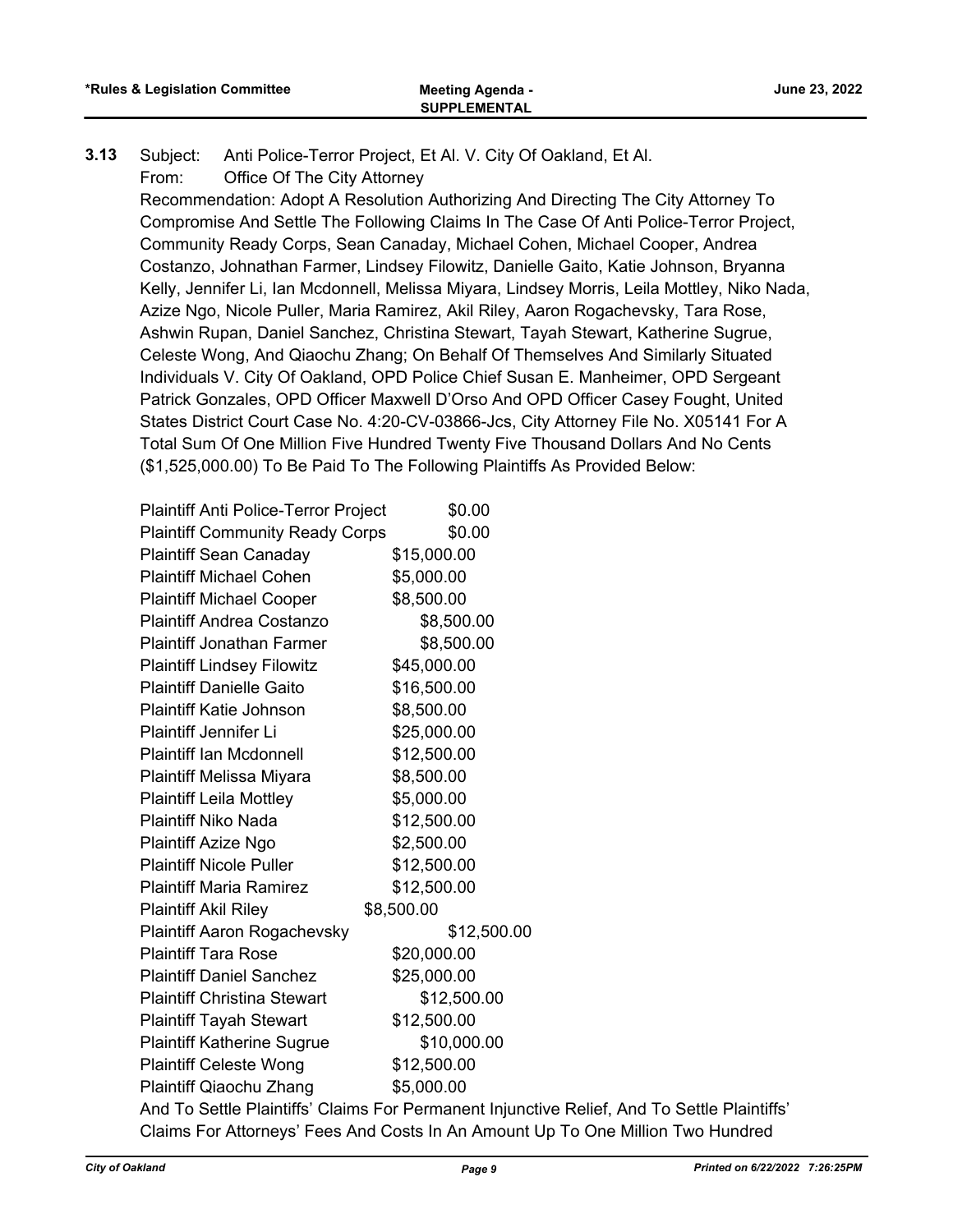Thousand Dollars And No Cents (\$1,200,000.00), Arising From The Oakland Police Department's Response To Demonstrations In Oakland Between May 29, 2020 And June 1, 2020. (Police Department - Crowd Control); On The July 5, 2022 Special City Council Agenda

[22-0580](http://oakland.legistar.com/gateway.aspx?m=l&id=/matter.aspx?key=33500)

Subject: TOT Special Tax Measure **3.14**

From: Vice Mayor Kaplan

Recommendation: Adopt A Resolution On The City Council's Own Motion Submitting To The Voters At The November 8, 2022 General Election, A Proposed Measure To Support Community Needs And Adapt To Changing Usage Patterns By Imposing A 14% Medium Term Transient Occupancy Tax On Stays Of 31 To 90 Days And Directing The City Clerk To Take Any And All Actions Necessary Under Law To Submit This Measure To The Voters; On The July 5, 2022 Special City Council Agenda On Non-Consent [22-0581](http://oakland.legistar.com/gateway.aspx?m=l&id=/matter.aspx?key=33501)

Subject: Celebrating Whitney Barazoto's From: Councilmember Kalb Recommendation: Adopt A Resolution Celebrating Whitney Barazoto's Extraordinary Work Shaping And Leading The Public Ethics Commission And Thanking Her For Ten Years Of Dedicated Service: On The July 5, 2022 Special City Council Agenda **3.15** [22-0582](http://oakland.legistar.com/gateway.aspx?m=l&id=/matter.aspx?key=33502)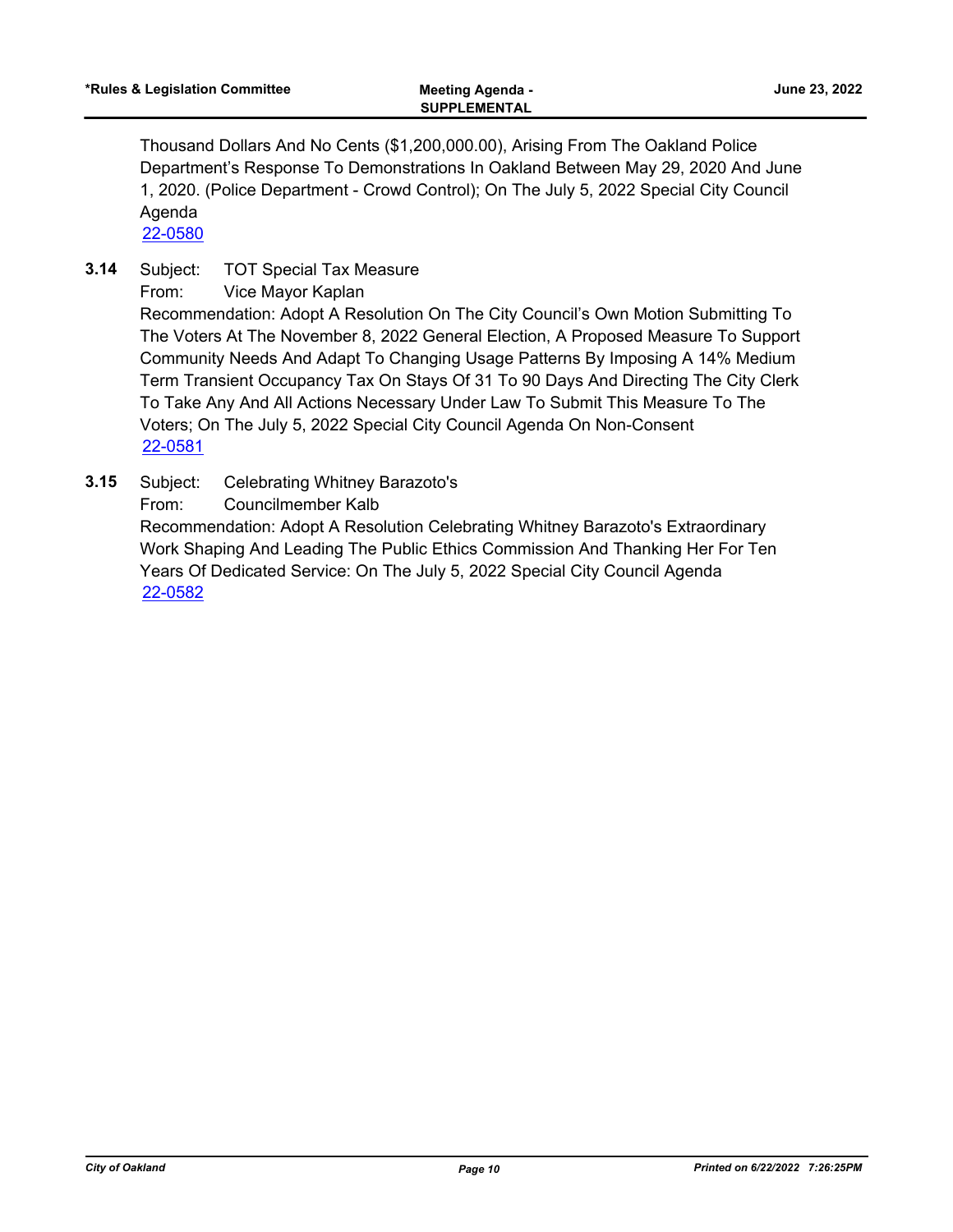#### Subject: Good Governance Charter Reform Ballot Measure From: Councilmember Kalb **3.16**

Recommendation: Adopt A Resolution On The City Council's Own Motion Submitting To The Voters For The November 8, 2022, General Municipal Election A Measure That Would Amend The City Charter To \_Provide Government Reform Charter Amendments To Promote Democracy, Accountability, Transparency, And Equity Including But Not Limited To:

(1) Term Limits For Councilmembers; (2) Requiring A Minimum Of Two Council Hearings Before Certain Council Proposed Ballot Measures\_Are\_Approved For Placement On The Ballot;

(3) Counting Councilmember Abstentions And Absences As A No Vote On Council Motions, Resolutions And Ordinances For Purposes Of Determining Whether Mayor Has Authority To Cast Tie-Breaking Vote;

(4) Changing The Formula For The Public Ethics Commission To Set Councilmember Salaries And Authorizing The Public Ethics Commission To Set The Salaries Of The City Auditor And City Attorney; And

(5) Granting Council Authority To Terminate City Administrator For Cause; And Directing The City Clerk To Fix The Date For Submission Of Arguments And Provide For Notice And Publication, And Take Any And All Actions Necessary Under Law To Prepare For And Conduct The November 8, 2022, General Municipal Election; On The July 5, 2022 Special City Council Agenda On Non-Consent [22-0583](http://oakland.legistar.com/gateway.aspx?m=l&id=/matter.aspx?key=33503)

Subject: City Planning Commission Appointment From: Office Of The Mayor Recommendation: Adopt A Resolution Confirming The Mayor's Appointment Of Adam Briones And Angela Tsay To The City Planning Commission; On The July 7, 2022 Rules And Legislation Committee Agenda **3.17** [22-0573](http://oakland.legistar.com/gateway.aspx?m=l&id=/matter.aspx?key=33493)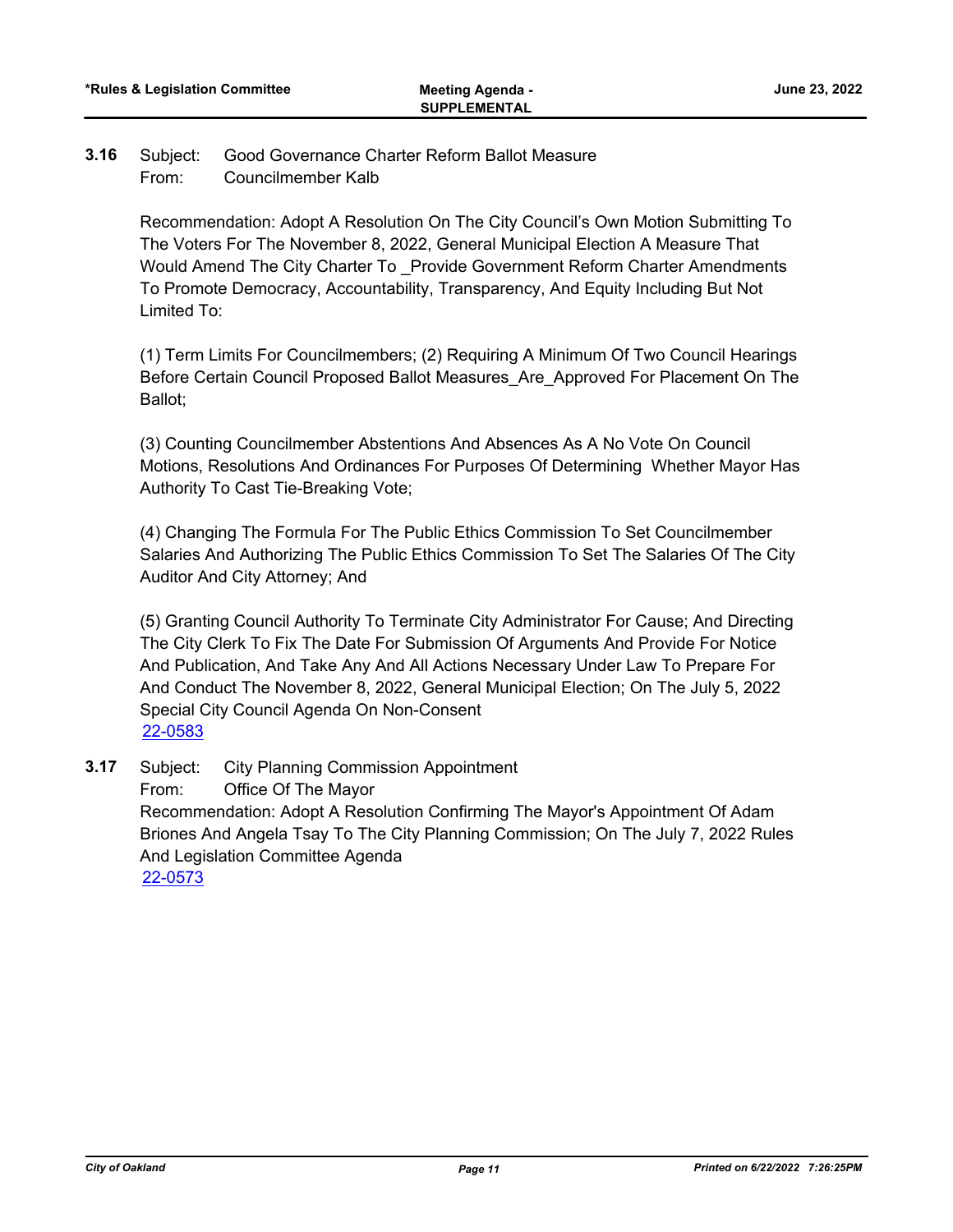Subject: Oak Knoll Project Final Tract Map No. 8320 (Phase 1) And Subdivision Improvement Agreement From: Transportation Department **3.18**

Recommendation: Adopt The Following Pieces Of Legislation:

1) A Resolution Conditionally Approving A Final Map For Tract No. 8320 (Phase 1), Located At 8750 Mountain Boulevard (Oak Knoll Project Phase 1) For A Nineteen Parcel Subdivision As Part Of Property Owned By Oak Knoll Venture Acquisition, LLC; And Making Appropriate California Environmental Quality Act (CEQA) Findings; And [22-0554](http://oakland.legistar.com/gateway.aspx?m=l&id=/matter.aspx?key=33474)

2) A Resolution Authorizing The City Administrator Or Designee To Enter Into A Subdivision Improvement Agreement (SIA) With Oak Knoll Venture Acquisition, LLC For Deferred Construction Of Public Infrastructure Improvements As A Condition Of Final Map Approval For Tract No. 8320 (Phase 1) Located At 8750 Mountain Boulevard (Oak Knoll Project Phase 1); And Making Appropriate California Environmental Quality Act (CEQA) Findings; On The July 19, 2022 City Council Agenda On Consent [22-0555](http://oakland.legistar.com/gateway.aspx?m=l&id=/matter.aspx?key=33475)

Subject: Oak Knoll Project Offers Of Dedication For Public Street And Utility Purposes. **3.19**

From: Transportation Department

Recommendation: Adopt A Resolution Accepting Two Irrevocable Offers Of Dedication For Public Street And Utility Purposes For Areas Of Land In Or Adjacent To The Oak Knoll Project Property At 8750 Mountain Boulevard In Order To Facilitate The Project's Circulation And Access Per The Project's Conditions Of Approval; And Making California Environmental Quality Act (CEQA) Findings; On The July 19, 2022 City Council Agenda On Consent

[22-0556](http://oakland.legistar.com/gateway.aspx?m=l&id=/matter.aspx?key=33476)

Subject: Estuary Park Coastal Conservancy Prop 68 Grant Application From: Oakland Public Works Department Recommendation: Adopt The Following Pieces Of Legislation: **3.20**

1) A Resolution Waiving The Competitive Request For Proposal/Qualification (RFP/Q) Requirement And Authorizing The City Administrator To Increase The Landscape Architectural Services Agreement With WRT, LLC, By An Amount Not To Exceed Thirty-eight Thousand Dollars (\$38,000.00) For Grant Application Support, Bringing The Total Contract Amount From One Million Four Hundred Thousand Dollars (\$1,400,000.00) To One Million Four Hundred Thirty-eight Thousand Dollars (\$1,438,000.00); [22-0557](http://oakland.legistar.com/gateway.aspx?m=l&id=/matter.aspx?key=33477)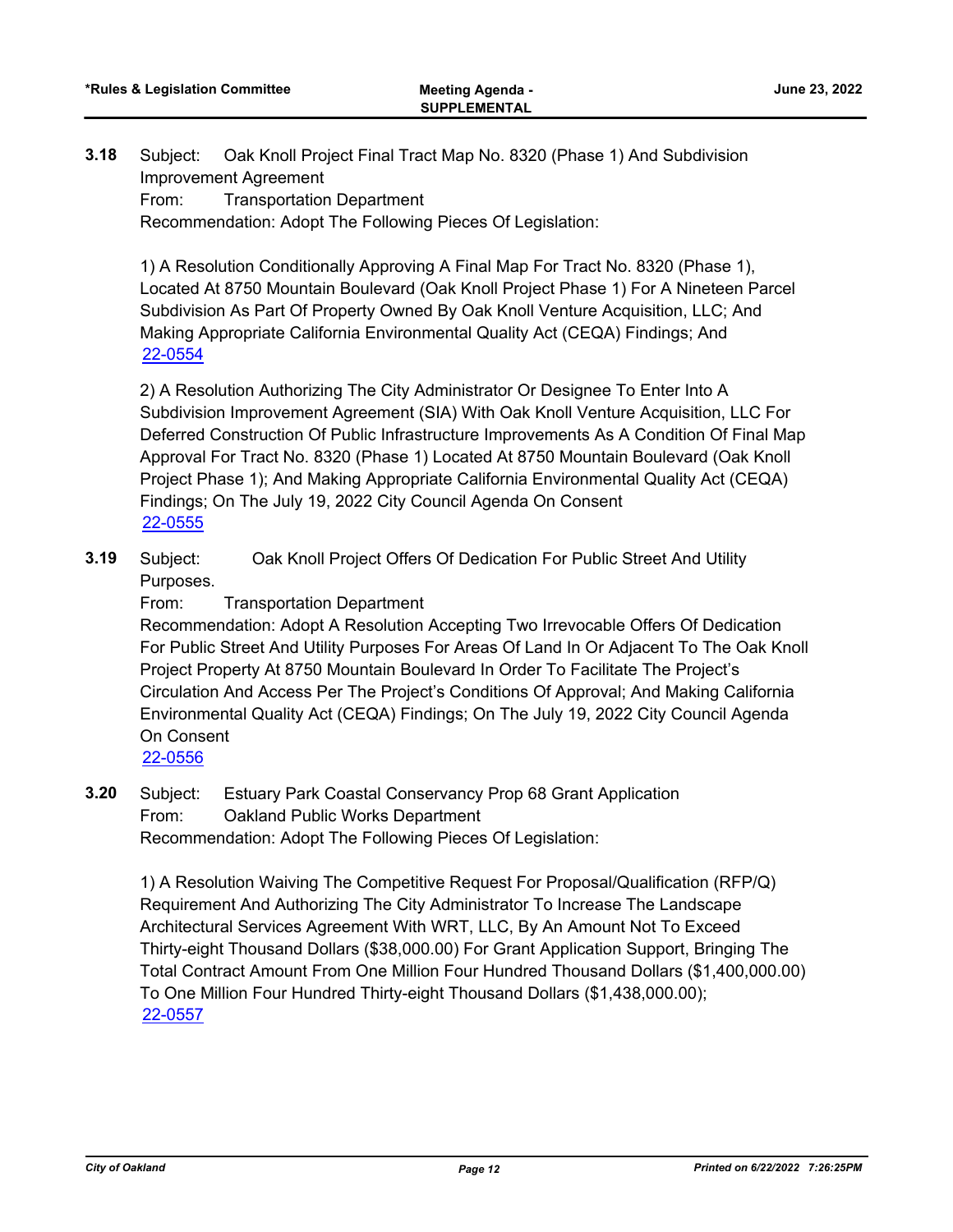2) A Resolution Authorizing the City Administrator To Apply For, Accept, And Appropriate Funds From The State Coastal Conservancy Proposition 68 Climate Adaptation Grant Program For The Estuary Park Renovation And Expansion Project In An Amount Up To Five Hundred Thousand Dollars (\$500,000.00) For Resilient Living Shoreline Design (Design Grant) For The Estuary Park Project (No. 1000858) [22-0558](http://oakland.legistar.com/gateway.aspx?m=l&id=/matter.aspx?key=33478)

3) A Resolution Waiving The Competitive Request For Proposal/Qualification (RFP/Q) Requirement And Authorizing The City Administrator To Increase The Landscape Architectural Services Agreement With WRT, LLC, By An Amount Not To Exceed Five Hundred Thousand Dollars (\$500,000.00) For Resilient Living Shoreline Design Services, Should The Design Grant Be Awarded [22-0559](http://oakland.legistar.com/gateway.aspx?m=l&id=/matter.aspx?key=33479)

4) A Resolution Authorizing The City Administrator To Apply For, Accept, And Appropriate Funds From A Future State Coastal Conservancy Grant Cycles For Construction Of A Resilient Living Shoreline For An Amount Up To Three Million Dollars (\$3,000,000.00) (Construction Grant) For The Estuary Park Project (No. 1000858); On The July 19, 2022 City Council Agenda On Consent [22-0560](http://oakland.legistar.com/gateway.aspx?m=l&id=/matter.aspx?key=33480)

Subject: Project Specific Maintenance Agreement (PSMA) And Amendment to CalTrans Maintenance Agreement **3.21**

From: Transportation Department

Recommendation: Adopt A Resolution: (1) Authorizing The City Administrator To Execute A Project Specific Maintenance Agreement Between The City And California Department Of Transportation (CalTrans) For The Oak Knoll Development Project And East 12th Street Bikeway Project As Part Of The Terms Of A Future CalTrans Encroachment Permit Applied For By The City Required For Construction On CalTrans Right Of Way; And (2) Authorizing The City Administrator To Execute An Amendment To The Maintenance Agreement Dated August 23, 1991 With The California Transportation Department For The Oak Knoll Development Project And East 12th Street Bikeway Project As Part Of The Terms Of A Future CalTrans Encroachment Permit Applied For By The City Required For Construction On CalTrans Right Of Way; On The July 19, 2022 City Council Agenda On **Consent** 

[22-0569](http://oakland.legistar.com/gateway.aspx?m=l&id=/matter.aspx?key=33489)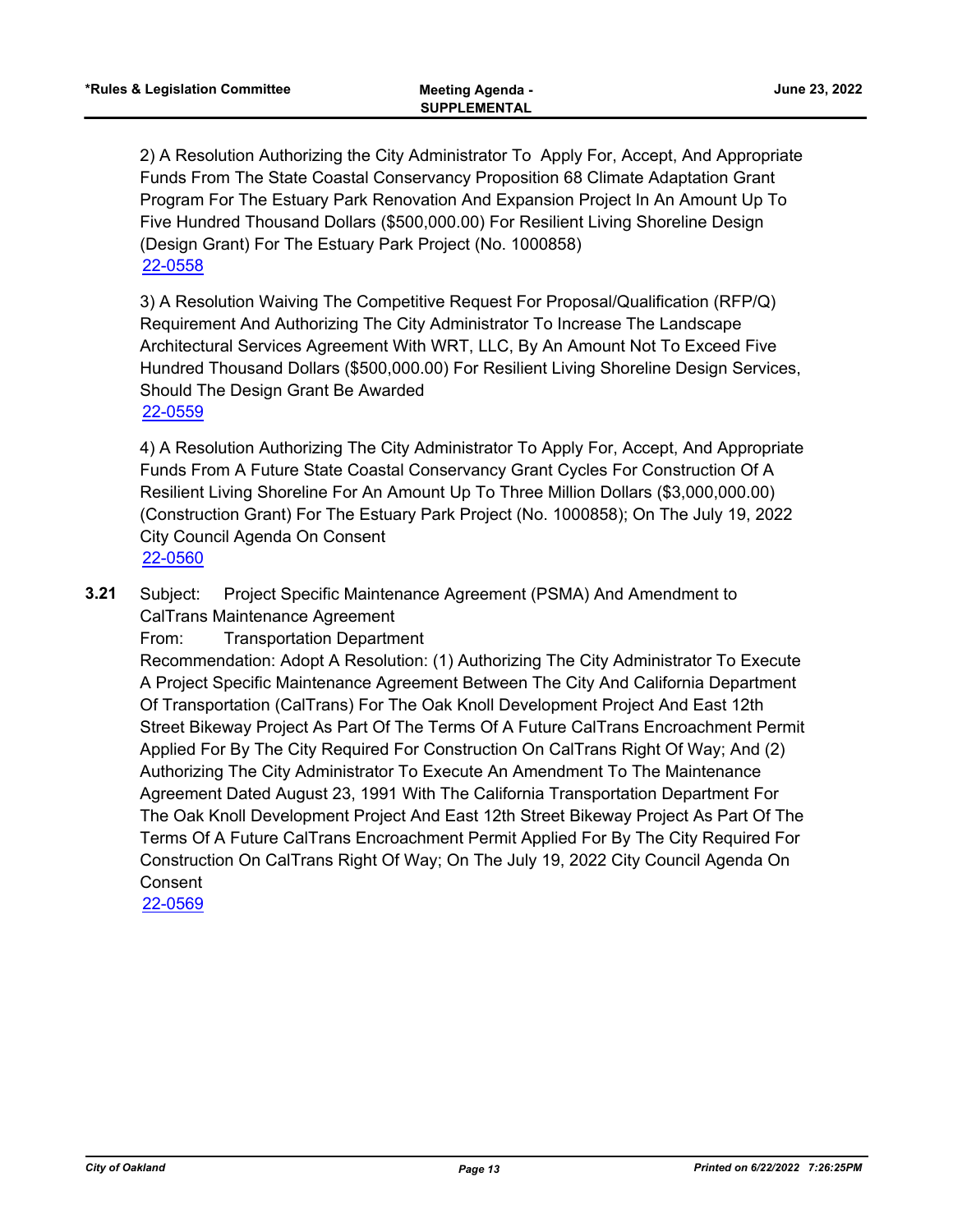- Subject: Sanitary Sewer Sub-Basin 83-001 Rehabilitation From: Oakland Public Works Department Recommendations: Adopt A Resolution Awarding A Construction Contract To Andes Construction, Inc., The Lowest Responsive And Responsible Bidder, In Accordance With Project Plans And Specifications For The Sanitary Sewer Sub-Basin 83-001 Rehabilitation (Project No. 1004806) And With Contractor's Bid For An Amount Not To Exceed Six Million, Eight Hundred Fifty-Two Thousand, And One Hundred Eighty-Five Dollars (\$6,852,185.00); And Adopting Appropriate California Environmental Quality Findings; On The July 19, 2022 City Council Agenda On Consent **3.22** [22-0571](http://oakland.legistar.com/gateway.aspx?m=l&id=/matter.aspx?key=33491)
- Subject: Resolution Honoring Saundra Eve From: Councilmember Reid Recommendation: Adopt A Resolution Honoring Saundra Eve Jones For More Than 21 Years Of Exemplary Service To The Residents, Staff, And City Administrators Of The City Of Oakland And Congratulating Her On Her Retirement; On The July 19, 2022 City Council Agenda As A Ceremonial **3.23** [22-0572](http://oakland.legistar.com/gateway.aspx?m=l&id=/matter.aspx?key=33492)
- Subject: Informational Report On Macro Implementation **3.24**
	- From: Vice Mayor Kaplan

Recommendation: Receive An Informational Report From The City Administrator And The Oakland Fire Department On The Progress Of The Implementation Of The Mobile Assistance Community Responders Of Oakland (MACRO), Including The Timeline For When MACRO Crews Will Begin To Respond To Non-Violent 911 Calls; On The July 19, 2022 City Council Agenda On Non-Consent [22-0576](http://oakland.legistar.com/gateway.aspx?m=l&id=/matter.aspx?key=33496)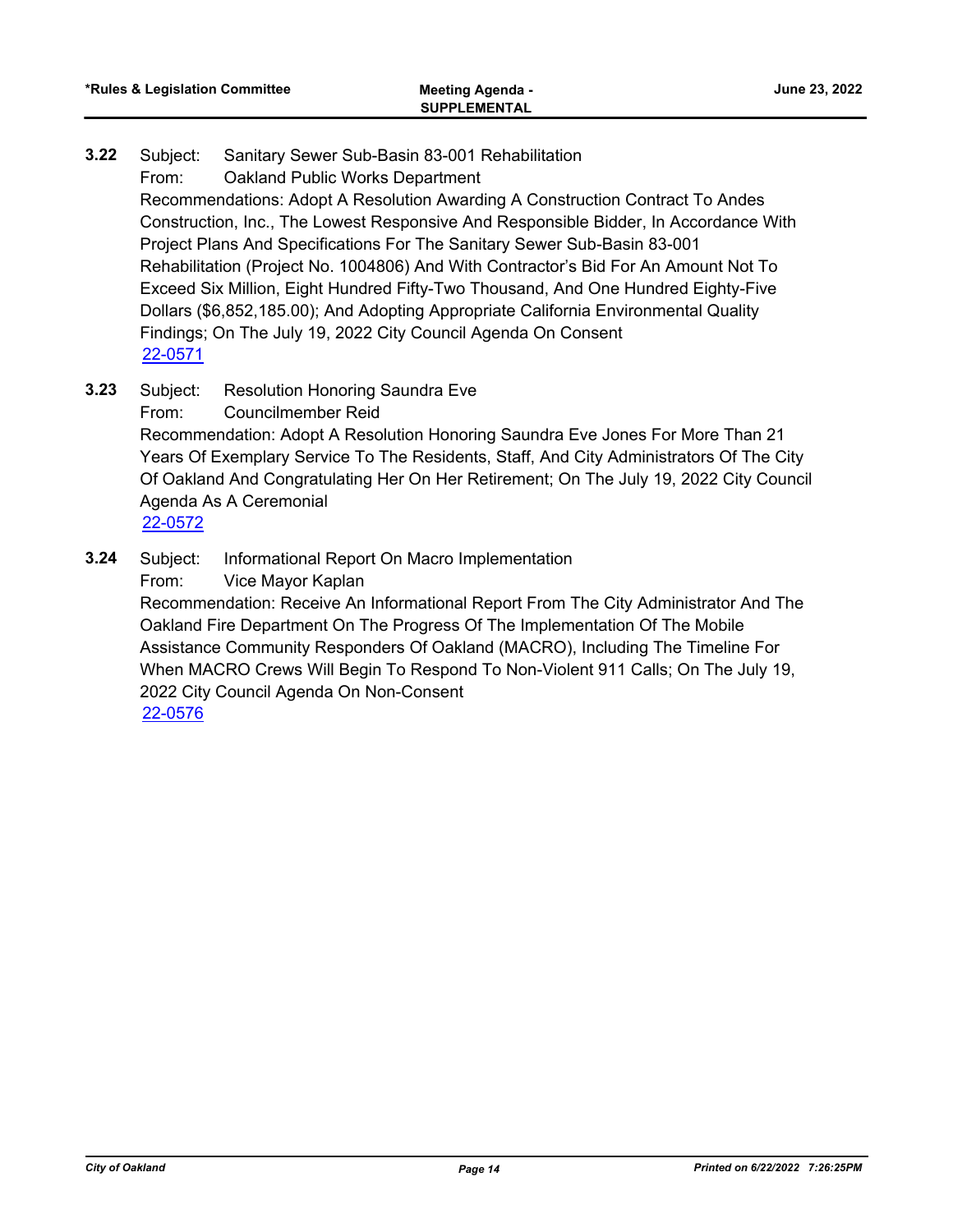Review Of Draft Agendas And Review Of Pending Lists For Council And Committee Meetings **4** [22-0503](http://oakland.legistar.com/gateway.aspx?m=l&id=/matter.aspx?key=33423)

| <b>Attachments:</b> | June 28, 2022 Public Works Committee                                                                                                                                              |  |
|---------------------|-----------------------------------------------------------------------------------------------------------------------------------------------------------------------------------|--|
|                     | Draft June 28, 2022 Special Community & Economic Development Committee                                                                                                            |  |
|                     | Draft June 30, 2022 Special City Council Agenda                                                                                                                                   |  |
|                     | <b>Finance And Management Pending List</b><br><b>Public Works Pending List</b><br><b>Community &amp; Economic Development Pending List</b><br><b>Life Enrichment Pending List</b> |  |
|                     |                                                                                                                                                                                   |  |
|                     |                                                                                                                                                                                   |  |
|                     |                                                                                                                                                                                   |  |
|                     | <b>Education Partnership Pending List</b>                                                                                                                                         |  |
|                     | <b>Public Safety Pending List</b>                                                                                                                                                 |  |
|                     | <b>Rules Pending List</b>                                                                                                                                                         |  |
|                     | Draft July 5, 2022 Special City Council Agenda 12 Noon                                                                                                                            |  |
|                     | Draft July 5, 2022 Regular City Council                                                                                                                                           |  |
|                     | Draft July 7, 2022 Rules And Legislation Committee Agenda                                                                                                                         |  |

**5 Determinations Of Closed Session**

**6 The Item regarding the "Emerald New Deal Healing And Reparations Fund" was withdrawn from this agenda at the June 16, 2022 Rules and Legislation Committee and rescheduled to the July 5, 2022 City Council agenda.**

**Open Forum**

**Adjournment**

## **Americans With Disabilities Act**

**If you need special assistance to participate in Oakland City Council and Committee meetings please contact the Office of the City Clerk. When possible, please notify the City Clerk 5 days prior to the meeting so we can make reasonable arrangements to ensure accessibility. Also, in compliance with Oakland's policy for people with environmental illness or multiple chemical sensitivities, please refrain from wearing strongly scented products to meetings. Office of the City Clerk - Agenda Management Unit Phone: (510) 238-6406 Fax: (510) 238-6699 Recorded Agenda: (510) 238-2386**

**Telecommunications Relay Service:711**